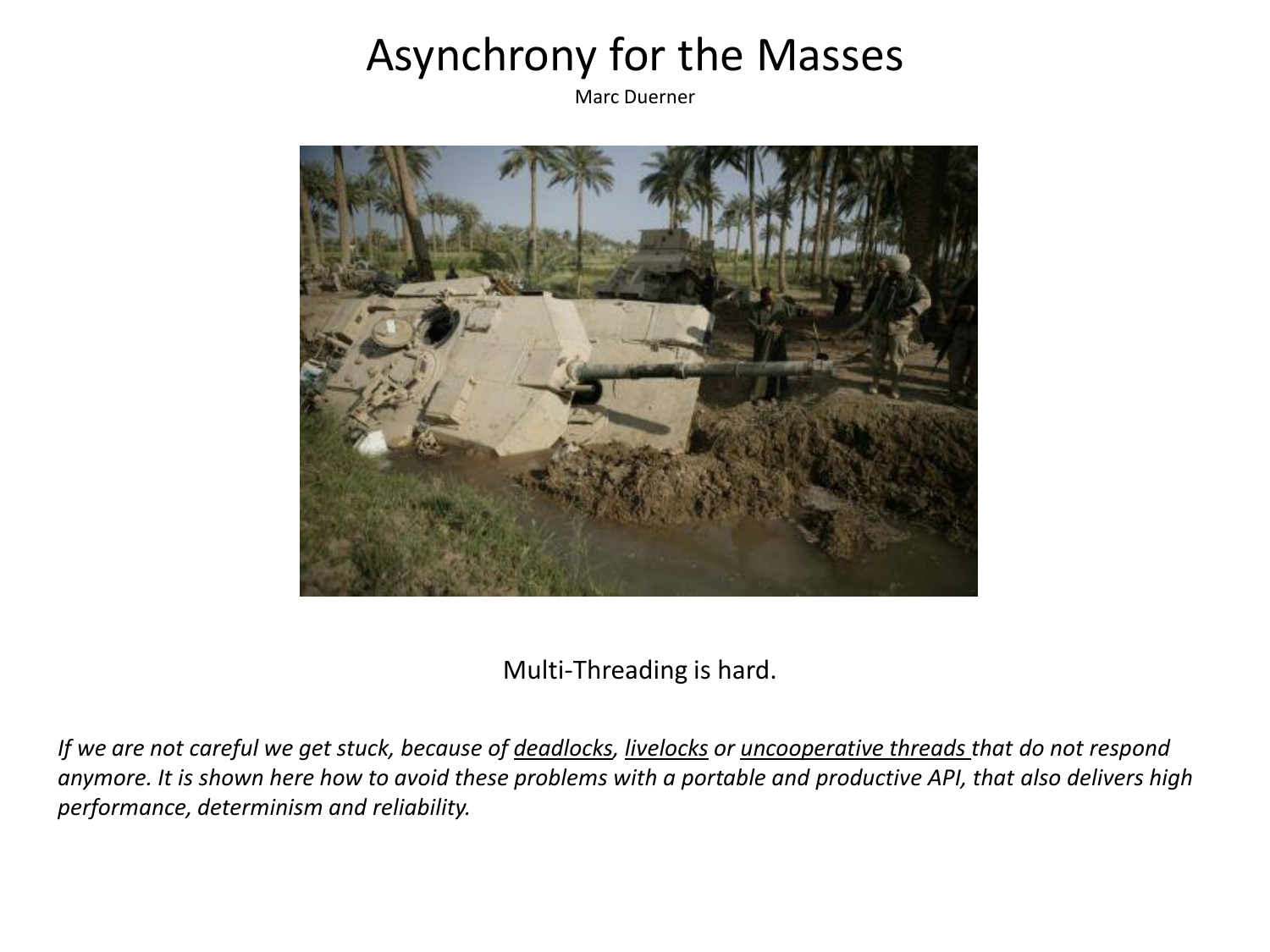## Threading for the Masses

- How do I stop a blocked Thread?
	- We know the solution is **not** to terminate or kill the thread:
		- Interrupt Politely, Dr. Dobbs Journal, April 2008, Herb Sutter, <http://drdobbs.com/cpp/207100682>
	- This is an unsolved problem so far, the only answer to this is simply not to block
	- Blocking is a sign of a deadly disease and the OS might simply put an end to your suffering (watchdog)
- How many threads should I start?
	- For performance reasons: One thread per CPU
	- Having more threads will not make your app scale better, because of context switching
	- Intel TBB lets you tune the number of threads in the pool
- But: The world isnt't perfect
	- We must not block the GUI main loop so we place long tasks in a worker thread
	- We only do this because we have no other choice
	- Rule 1: never block the UI thread (ok, we knew this already)
	- Rule 2: never block a server thread (ok, I can see why…)
	- Rule 3: never block a worker thread (WTF ???)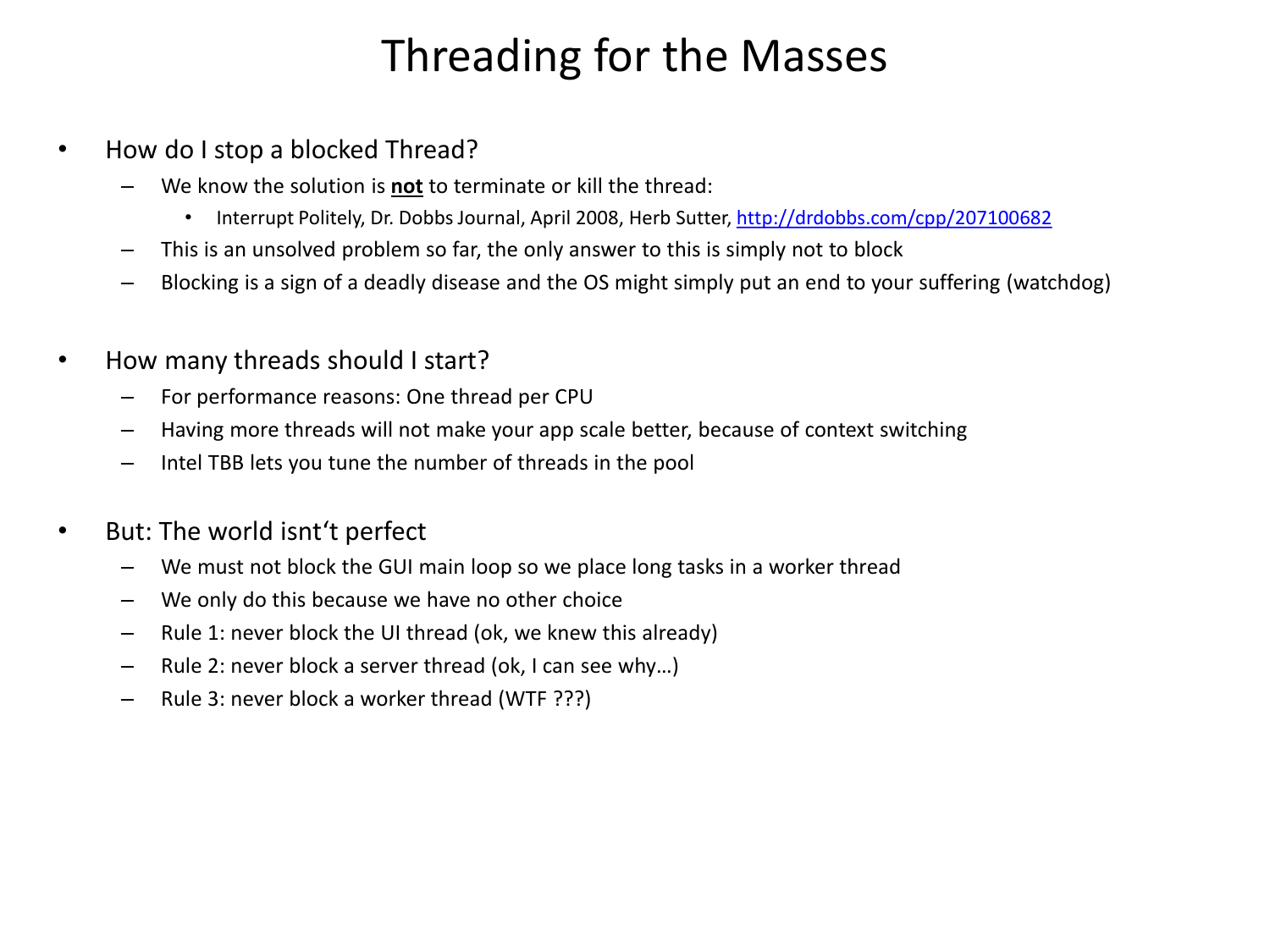#### When Timers go wrong

```
void thread_function()
{
     while(keepRunning)
     {
          sleep(interval);
          observer->notify();
     }
}
```
- The code above will make experienced developers cry (…or laugh)
	- Timer threads are a great example of completely unneccessary threading
	- Can you spot all the other bugs?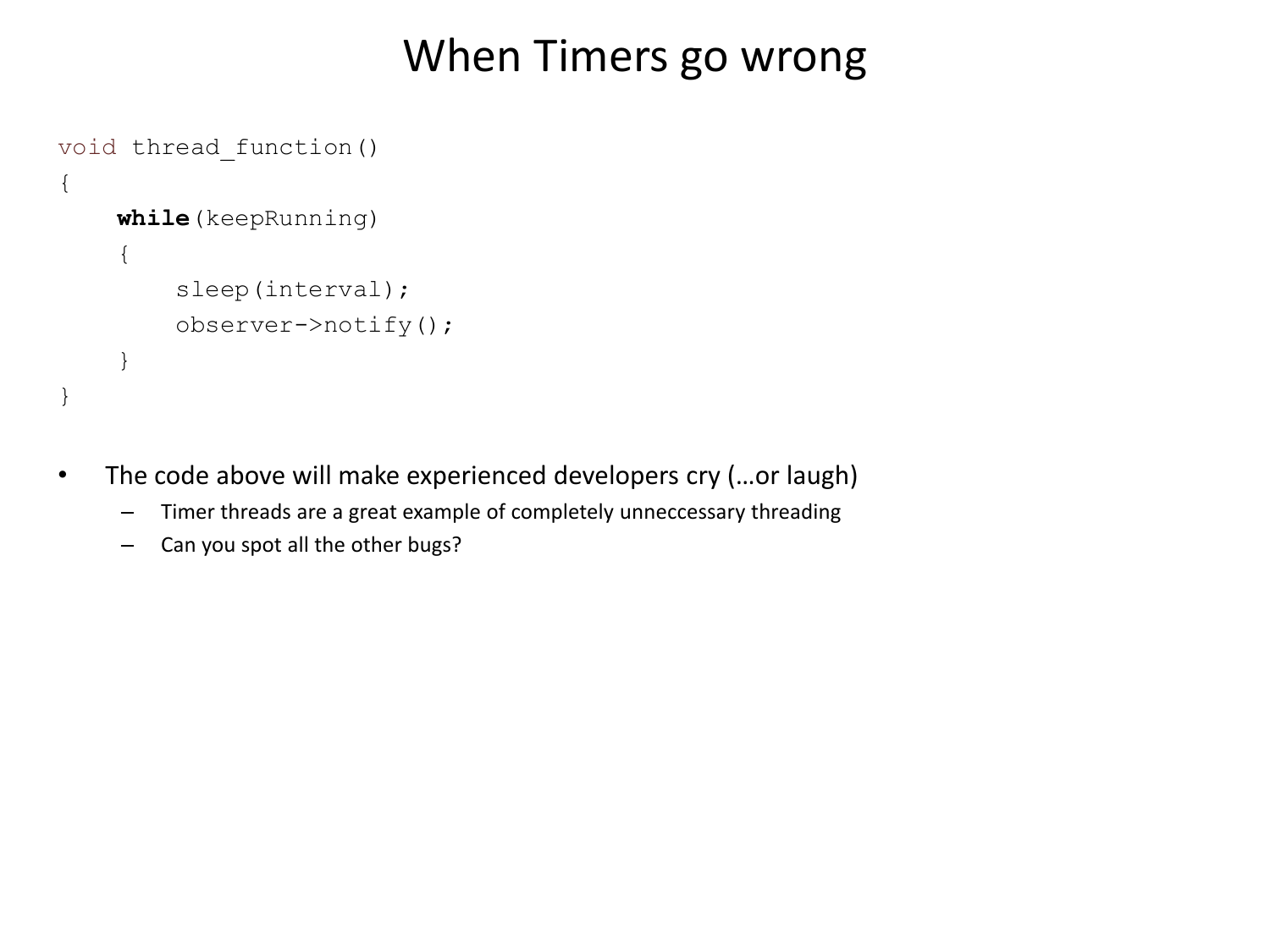## Timers Done Right (1)

```
void onTimeout()
{
    std:: cout << "timeout" << std:: endl;
}
int main(int argc, char** argv)
{
     Pt::System::MainLoop loop;
     Pt::System::Timer timer;
     timer.setActive(loop);
     timer.timeout() += Pt::slot(&onTimeout);
     timer.timeout() += Pt::slot(loop, &MainLoop::exit);
     timer.start(5000);
     loop.run();
     return 0;
```
}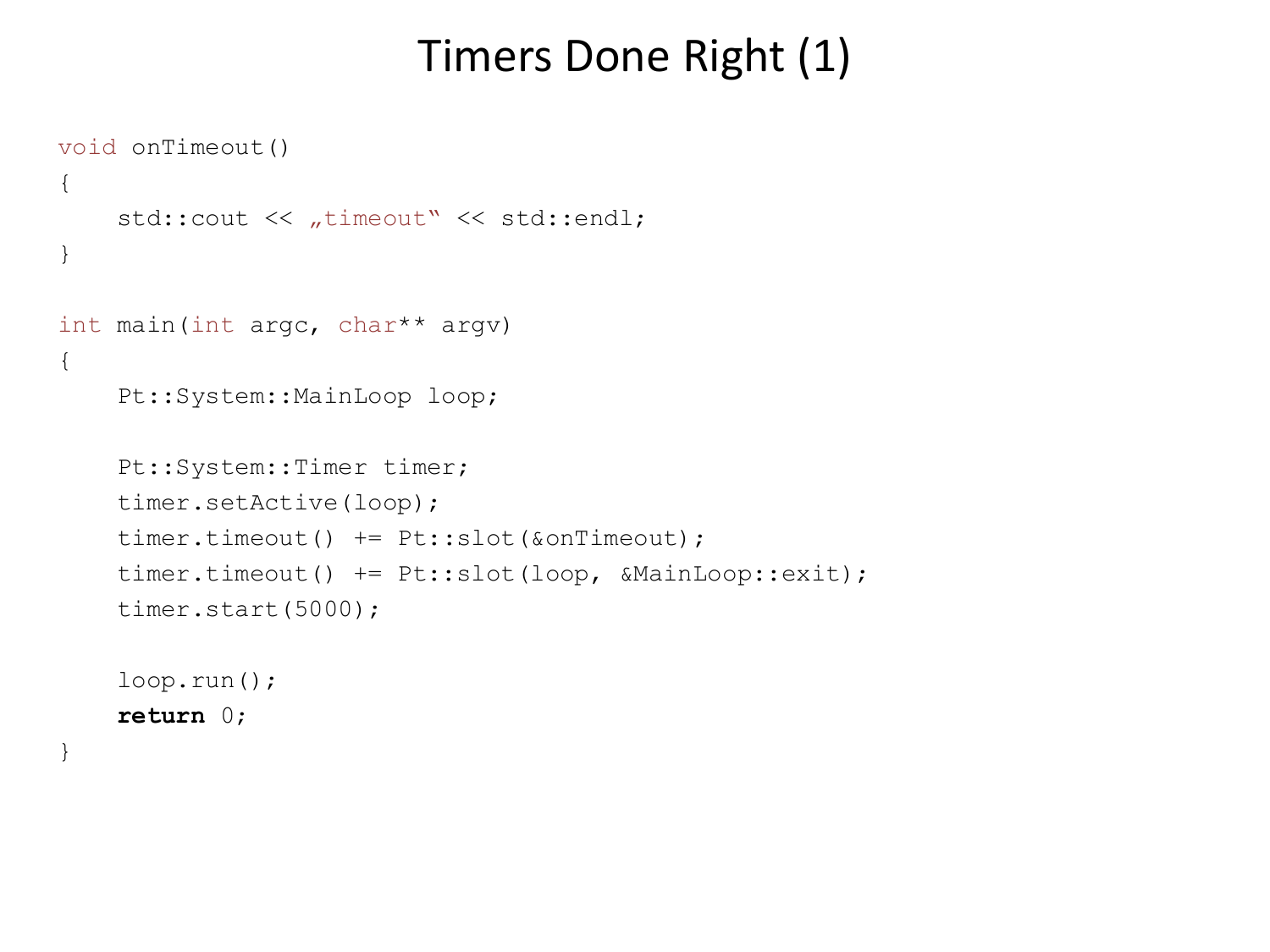# Timers Done Right (2)

- Program blocks on run() with 0% CPU time if nothing happens
	- Please, no burning loops
	- Save battery (and the environment)
- If something happens, we are notified by signals and delegates
	- Safe, fast and flexible callback mechanism (cost: twice as much as virtual call)
	- Signal is 1:N relationship, Delegate is 1:1 relationship
	- Used for notification within a thread context
	- Automatic disconnect when slot or signal/delegate are destructed
- Timer monitored by an event loop
	- Deregisters automatically when loop or timer are destoyed
	- Easy life-time management
	- Notifies through timeout signal
- Interval based, drift-free
	- Unless you block the event loop for longer than the timer inteval
	- Accuracy depends on OS
- Cheap
	- Requires 64 bytes when registered in an event loop
	- Event loop is not slowed down when many timers are registered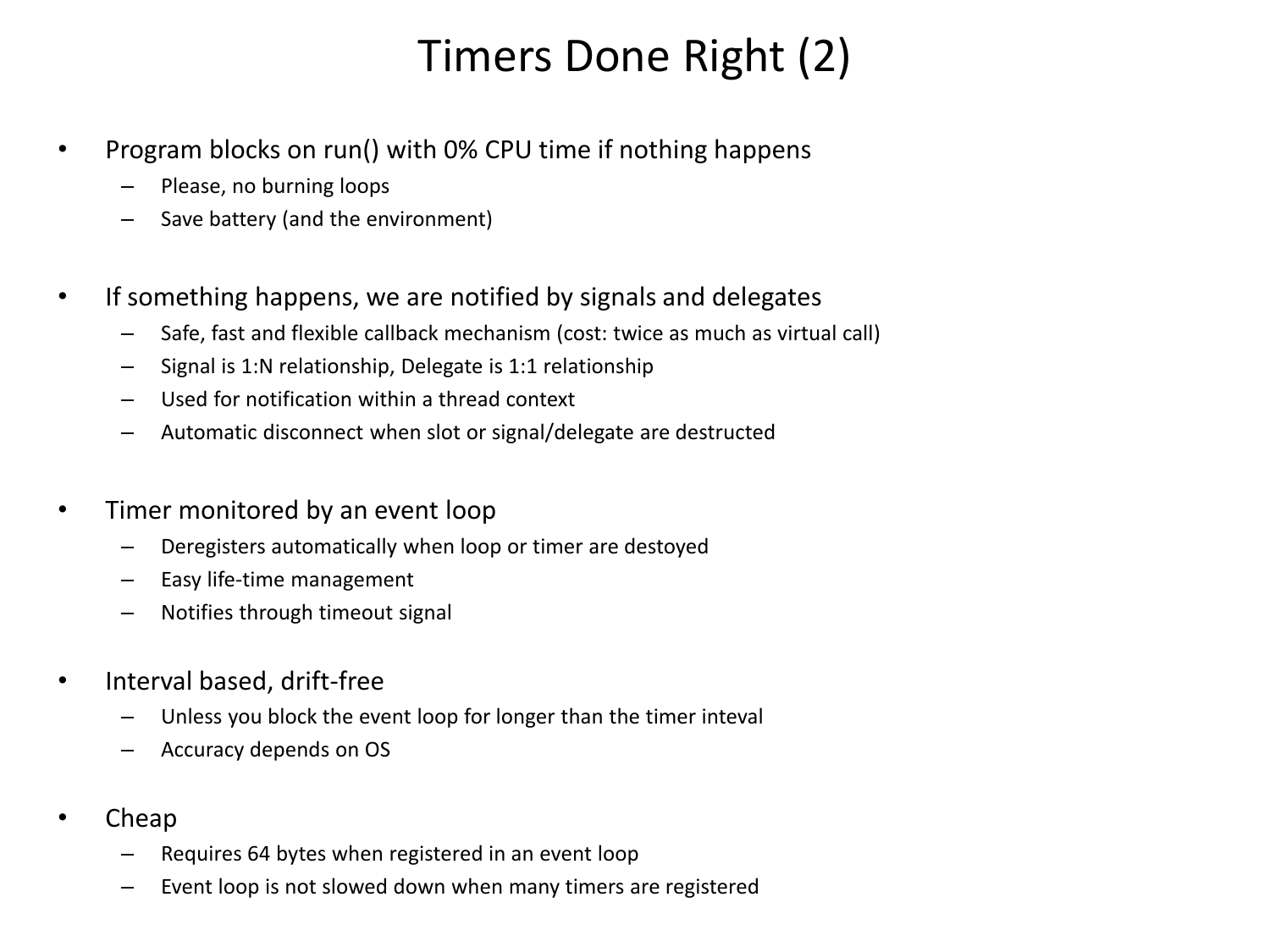#### Proactors vs Reactors

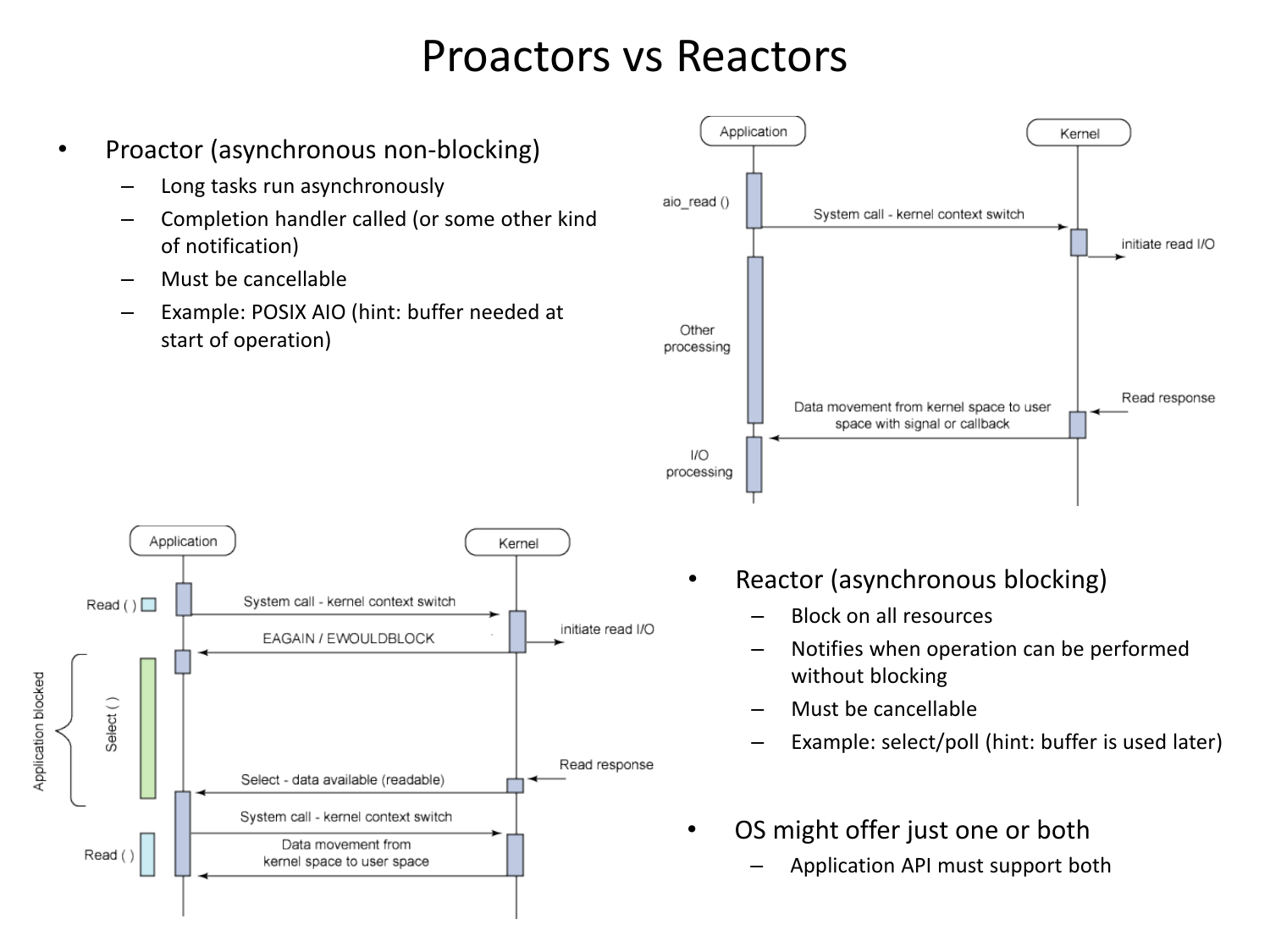# Asynchronous I/O (1)

```
char buffer[25];
void onWrite(Pt::System::IODevice& dev)
{
    size t n = dev.endWrite();
}
void onRead(Pt::System::IODevice& dev)
{
    size t n = dev.endRead();
     std::cout.write(buffer, n);
}
int main(int argc, char** argv)
{
     Pt::System::MainLoop loop;
     Pt::System::Pipe pipe;
     pipe.in().setActive(loop);
     pipe.in().beginWrite("Hello World", 11);
     pipe.in().outputReady() += Pt::slot(&onWrite);
     pipe.out().setActive(loop);
     pipe.out().beginRead( buffer, sizeof(buffer) ); 
     pipe.out().inputReady() += Pt::slot(&onRead);
     loop.run();
```
**return** 0;

}

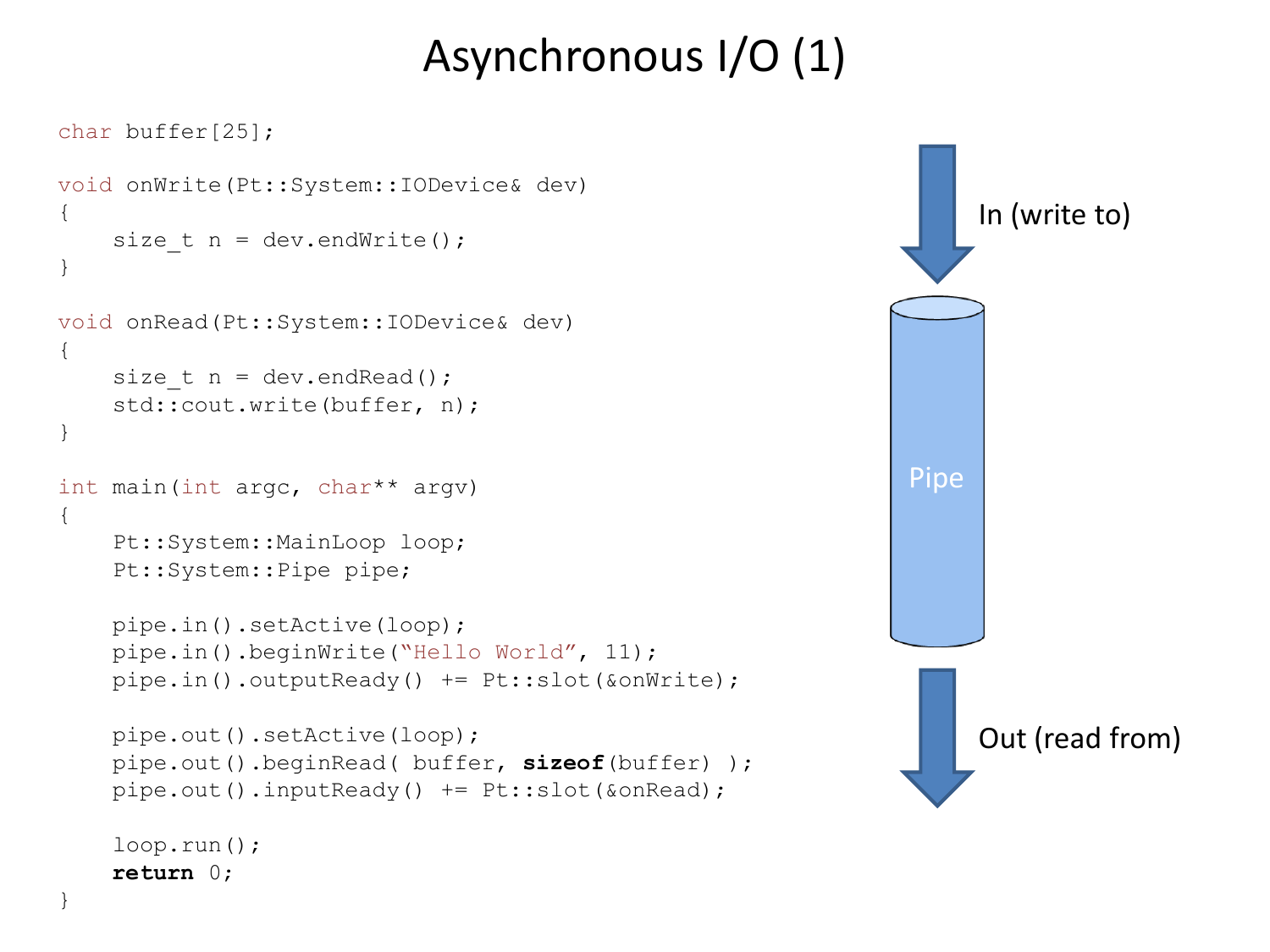# Asynchronous I/O (2)

- IODevices wrap native I/O handle
	- File or socket descriptor
	- Overlapped I/O event handles
	- Active objects
	- IODevices for Files, Pipes, SerialDevices, TCP, UDP, parent/child process I/O
- IODevice monitored by an event loop
	- Deregisters when loop or IODevice are destroyed
	- Notifies through inputReady and outputReady signals
	- Begin-notify-end pattern
- Solves C10k problem
	- <http://www.kegel.com/c10k.html>
	- "It's time for web servers to handle ten thousand clients simultaneously, don't you think? After all, the web is a big place now. "
- Renaissance of reactive I/O
	- In the olden days (before MT) it used to be your only choice !!!
	- 90's were the dark ages of multi-threading (Hart J.M., Windows System Programming)
	- Some OS don't offer blocking API anymore (Symbian, WinRT)
	- Newest generation of web servers work this way: nginx, Cherokee
	- Blocking I/O is vulnerable to attacks such as Slowloris DOS
	- epoll since Linux 2.5.44
	- Kqueue/knotify since FreeBSD 4.1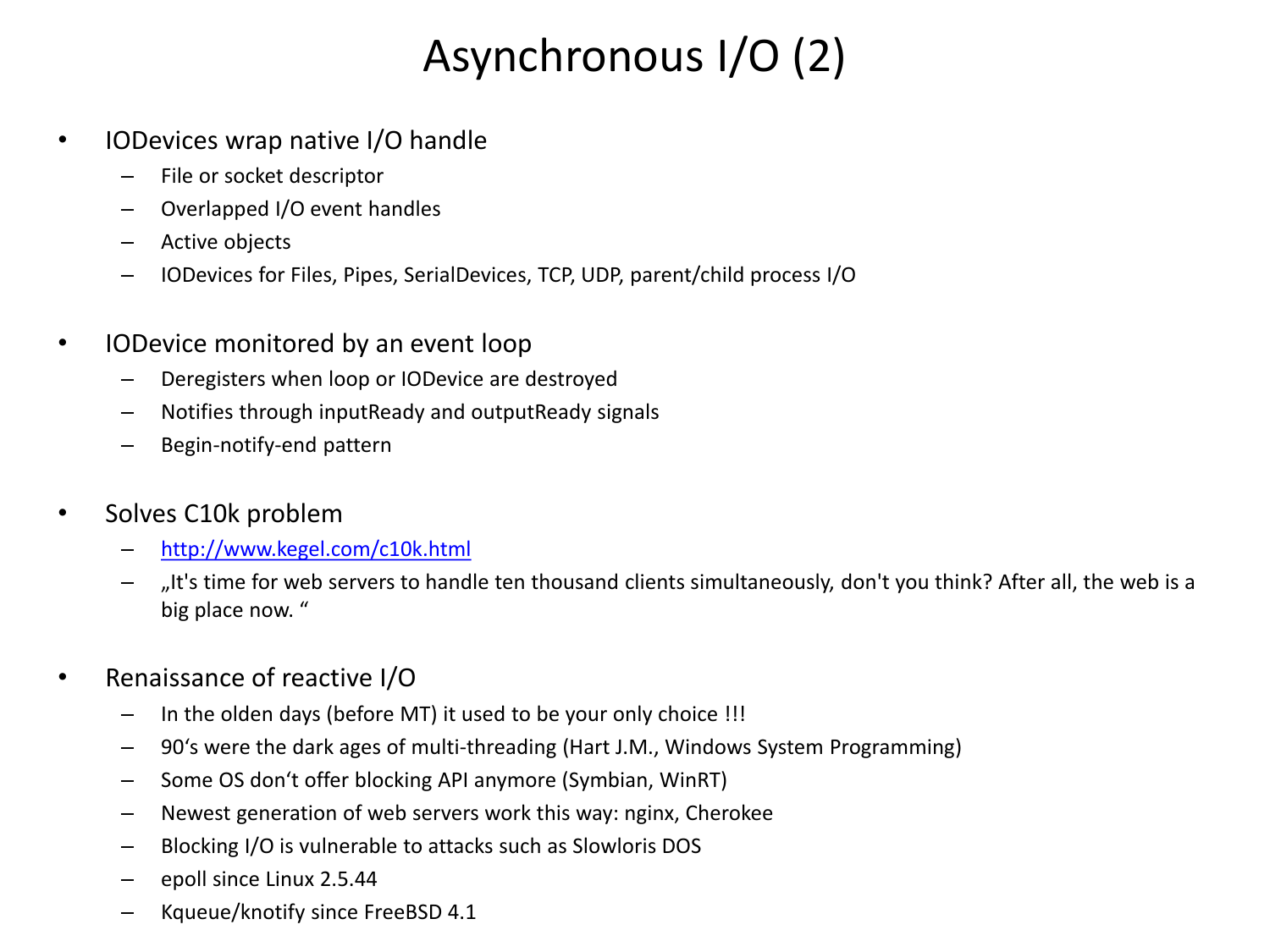#### Asynchronous I/O with streams (1)

```
void onWrite(Pt::System::IOBuffer& sb)
{
    size t n = sb.endWrite();
    std::cout << "bytes left: " << sb.out avail() << std::endl;
    if(sb.out avail() > 0)
         sb.beginWrite();
}
Pt::System::MainLoop loop;
Pt::System::Pipe pipe;
pipe.in().setActive(loop);
Pt::System::IOBuffer sb(pipe.in());
sb.outputReady() += Pt::slot(&onWrite);
std::ostream os(&sb);
os << "Hello world!" << std::endl;
sb.beginWrite();
```

```
loop.run();
```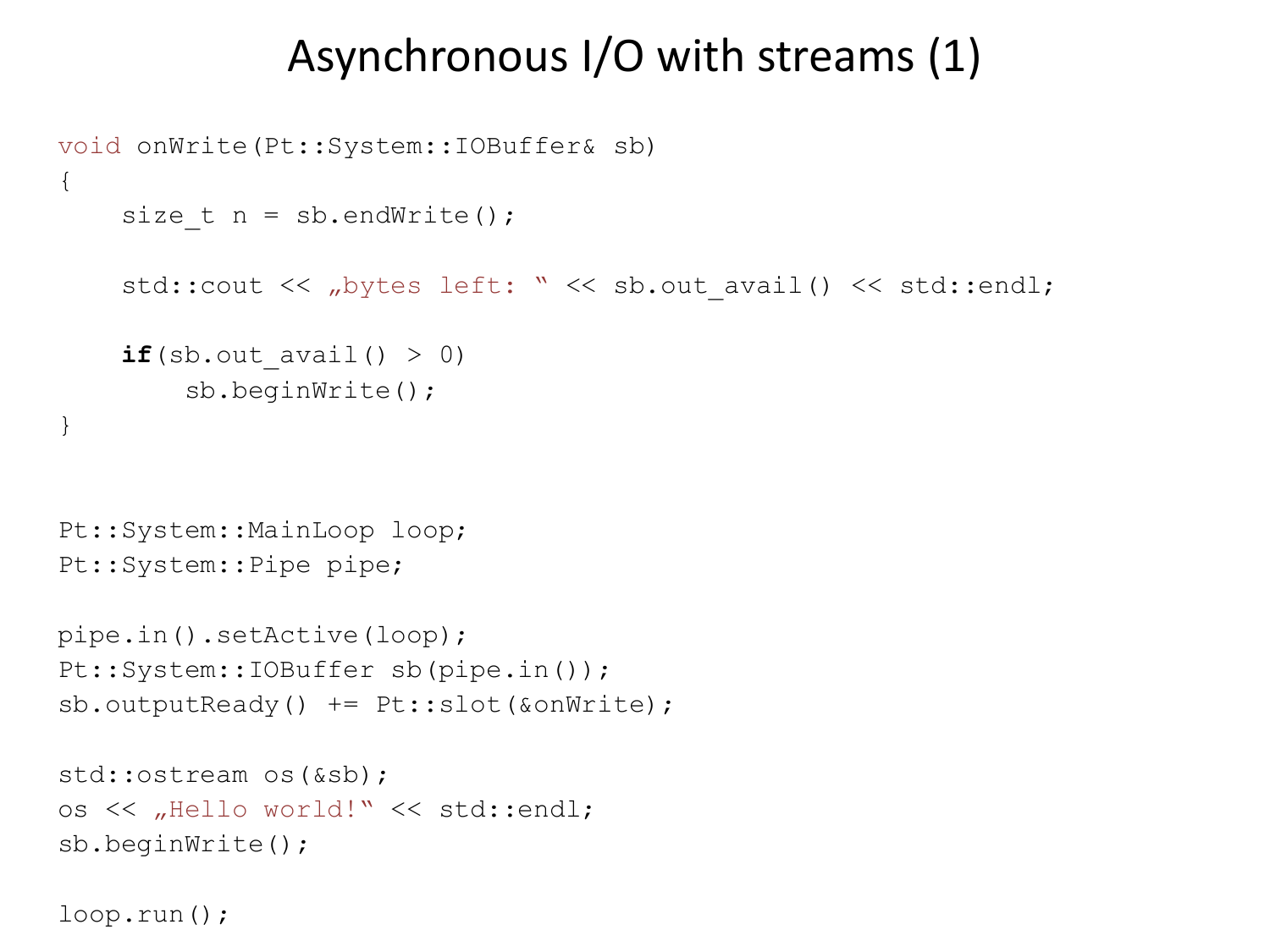## Asynchronous I/O with streams (2)

```
void onRead(Pt::System::IOBuffer& sb)
{
    size t n = sb.endRead();
    std::cout << "bytes available: " << sb.in avail() << std::endl;
     char in[20]; 
     std::istream is(&sb);
     is.readsome(in, sizeof(in));
}
Pt::System::MainLoop loop;
Pt::System::Pipe pipe;
pipe.out().setActive(loop);
Pt::System::IOBuffer sb(pipe.out());
sb.inputReady() += Pt::slot(&onRead);
sb.beginRead();
```
loop.run();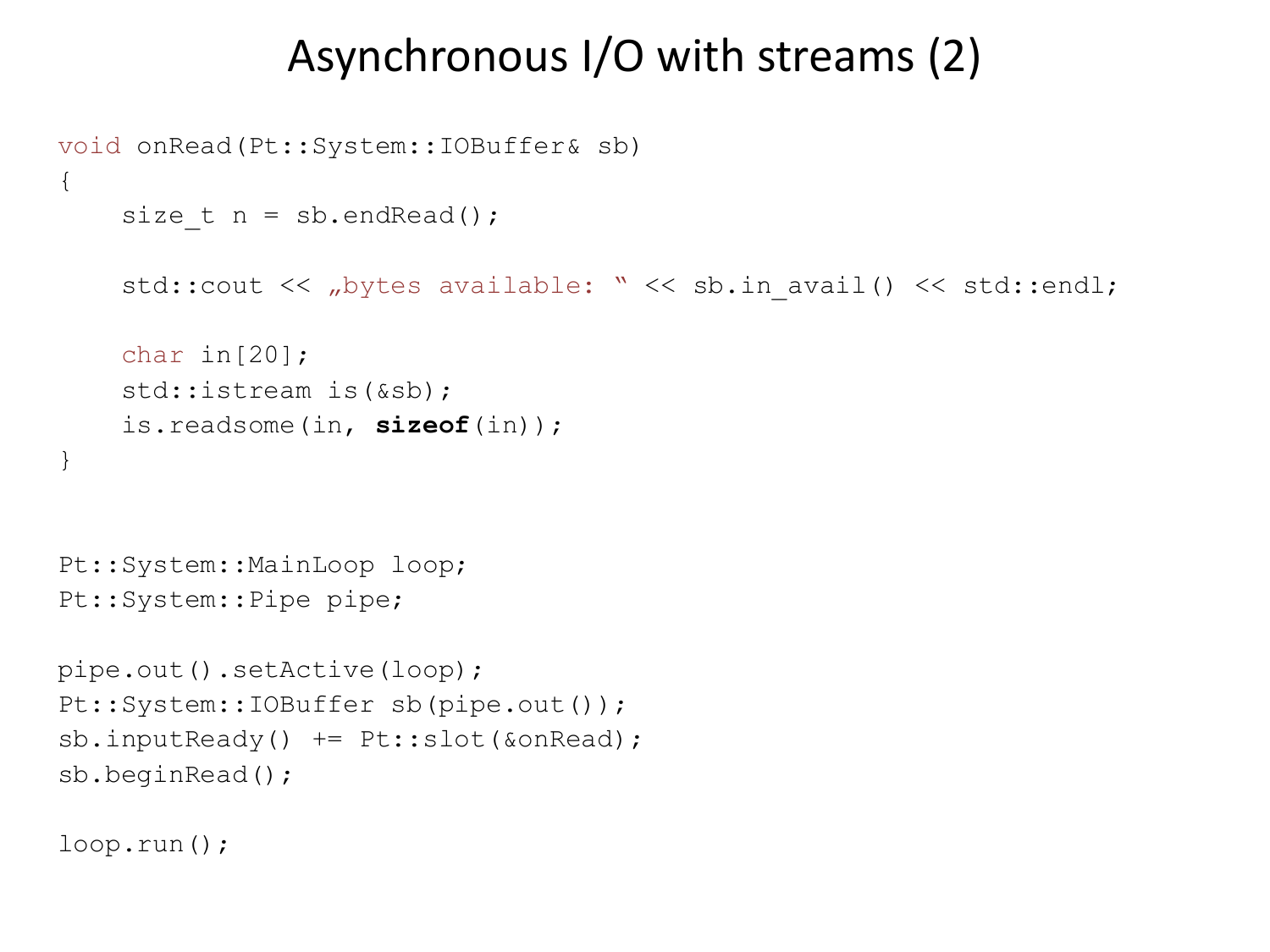# Asynchronous I/O with streams (3)

- With streams we mean std::iostreams with std::streambufs
	- Again, begin-notify-end
	- IODevice works on std::streambuf's buffer areas
	- IOBuffer can work with any IODevice
- Output buffer:
	- Enlarge buffer area on overflow
	- We don't know up-front how much data we want to write
	- Possible strategy: Start writing when buffer exceeds a water mark
	- Query buffer size with out\_avail()
	- On successful write only part of buffer might be written out
	- Important to optimize write() system call
- Input Buffer:
	- On successful read only part might be filled
	- Optimize read system call
	- Check buffer size with in\_avail();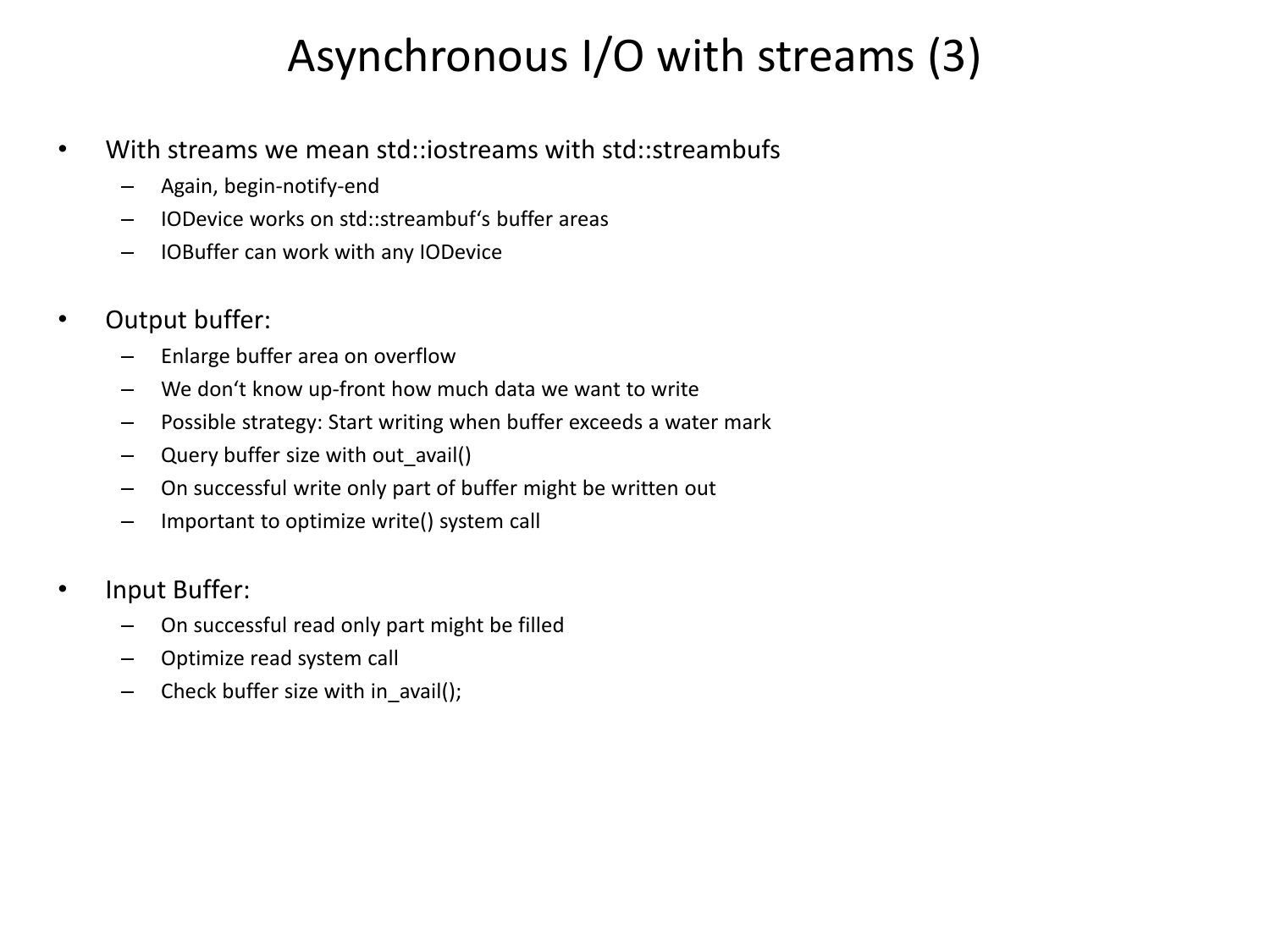#### Asynchronous I/O - Error Handling (1)

```
void onRead(Pt::System::IOBuffer& sb)
{
     try
     {
        size t n = sb.endRead(); // throws
         char in[20]; 
        std::istream is(&sb);
         is.readsome(in, sizeof(in));
     }
     catch(const Pt::System::IOError& e)
     {
         // handle I/O error, close device etc…
     }
}
```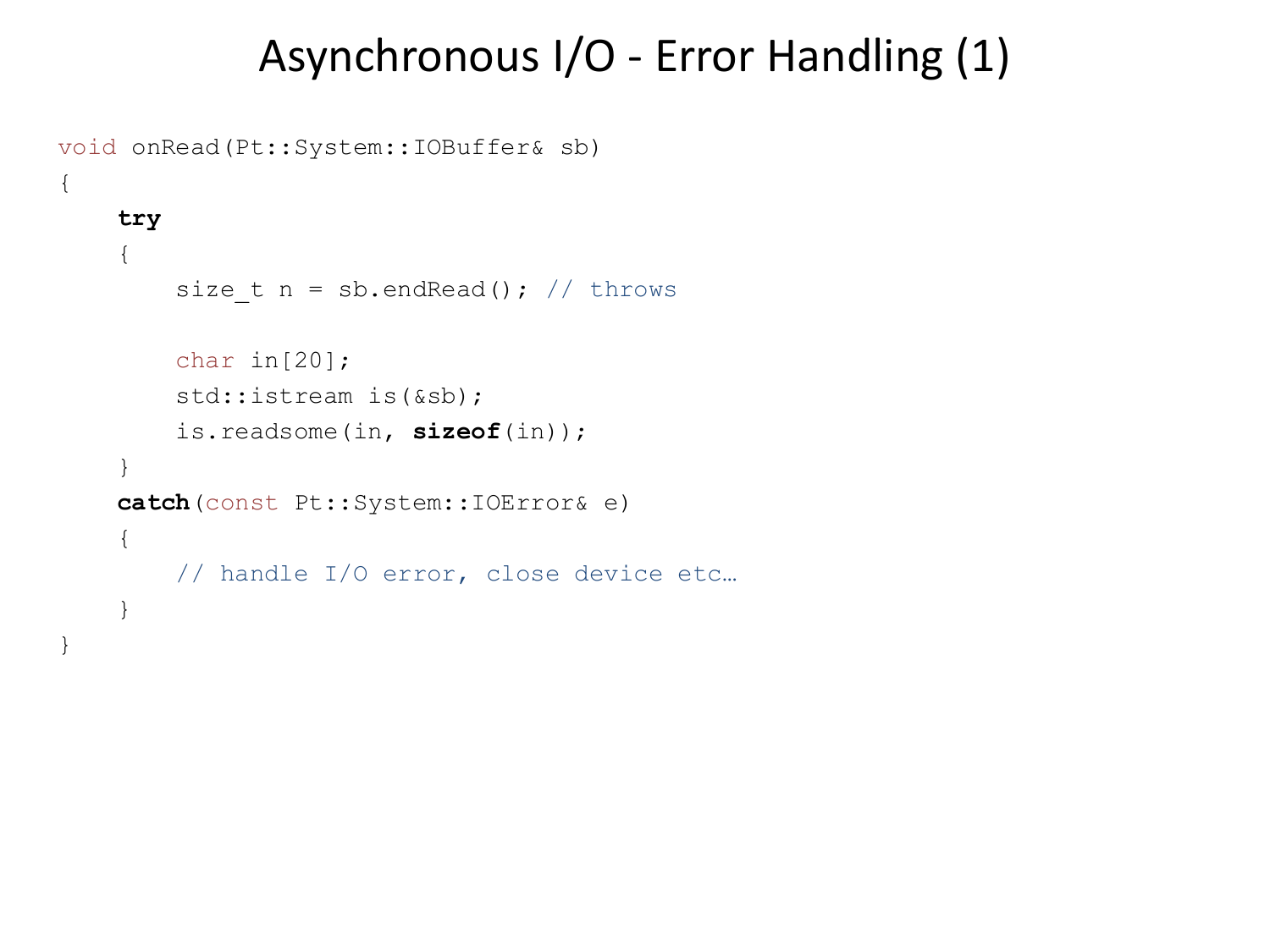## Asynchronous I/O – Error Handling (2)

- All exceptions are defered until the operation is ended
	- IODevice::endRead
	- IODevice::endWrite
	- IOBuffer::endRead
	- IOBuffer::endWrite
	- We will see more later, fits well with begin-notify-end pattern
	- If exceptions were just thrown where they appear we would be kicked out of the loop
	- Need to deal with exceptions in the callback
- IOErrors can be cured by closing the connection / device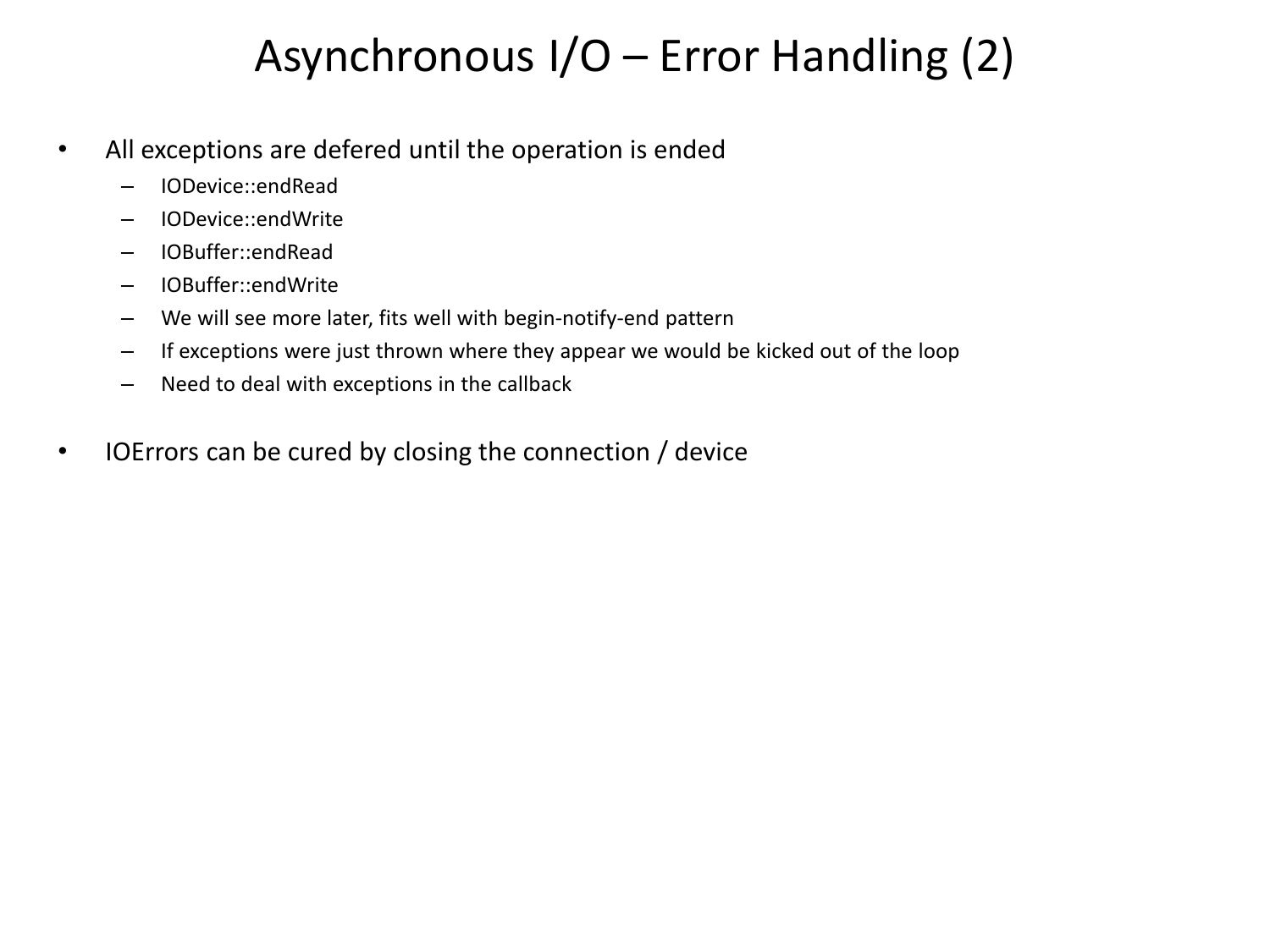## Asynchronous I/O Software Stack

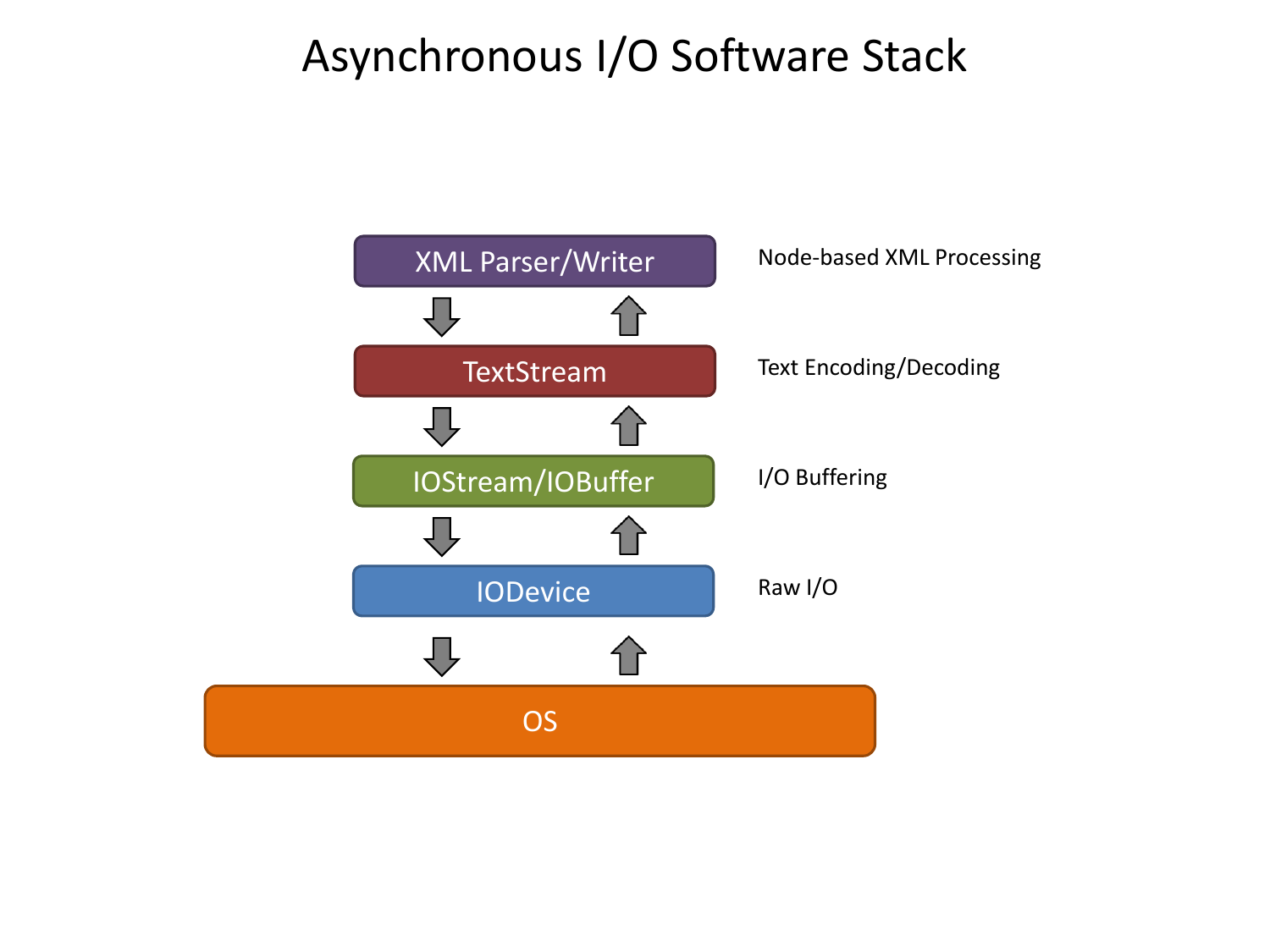## Event Driven Programming

- Not a new technology
	- Traditionally, all UI are event-driven
	- Events are stored by the OS in the event queue of an application
	- Application wakes up and processes events in ist context
	- Events are routed to receivers (publish-subscribe)



 $\Rightarrow$  Can be leveraged for inter-thread communication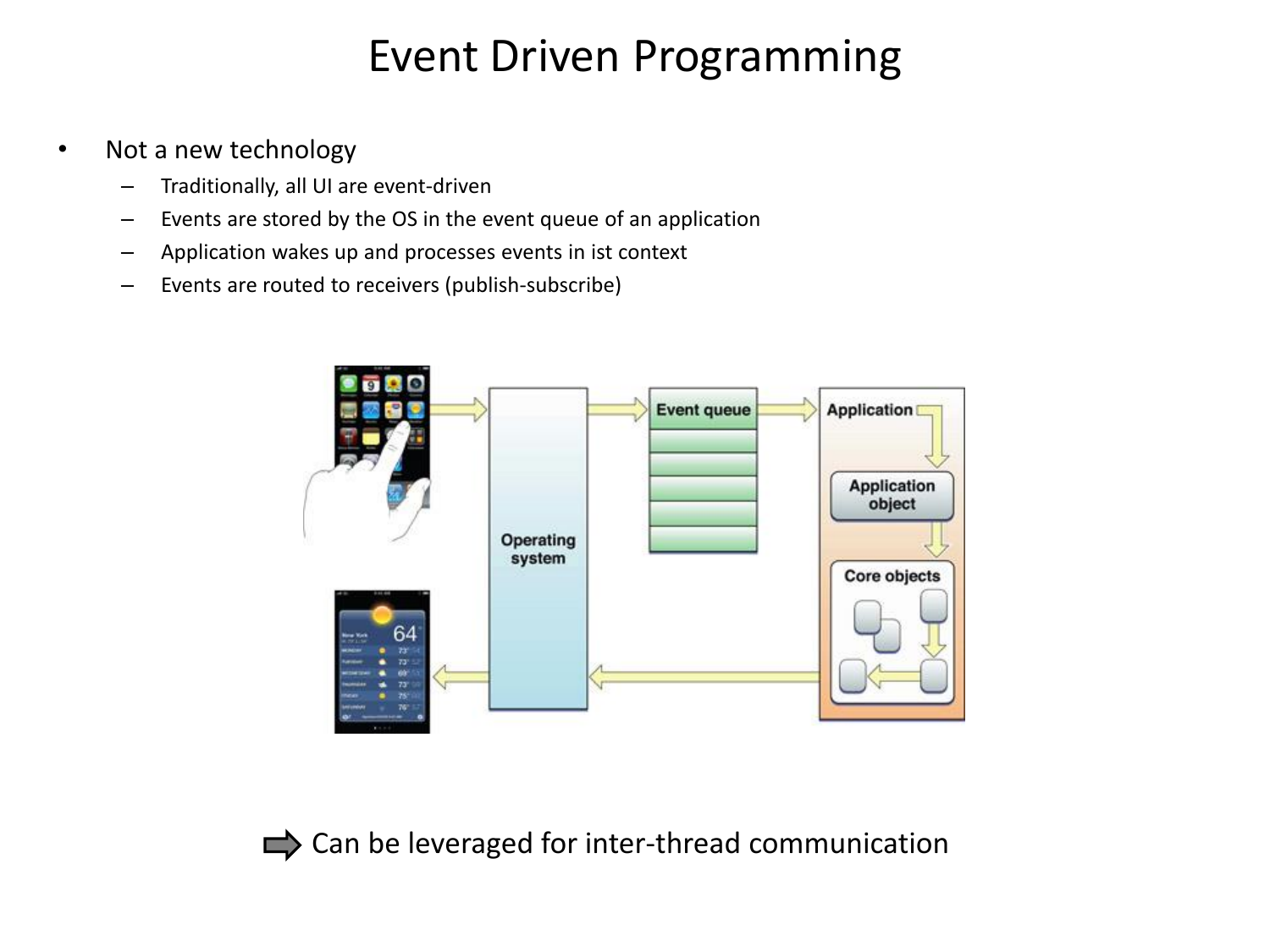#### Inter-Thread Event Handling

```
class ExitEvent : public Pt::Event {};
void threadFunc()
{
     ExitEvent ev;
     Pt::System::Application::instance().loop().commitEvent(ev);
}
void onExitEvent(const ExitEvent& ev)
{
     Pt::System::Application::instance().loop().exit();
}
int main(int argc, char** argv)
{
     Pt::System::Application app(argc, argv);
     app.loop().eventReceived() += Pt::slot(&onExitEvent);
     Pt::System::AttachedThread thread(Pt::callable(&threadFunc));
     thread.start();
     app.run();
     return 0;
```
}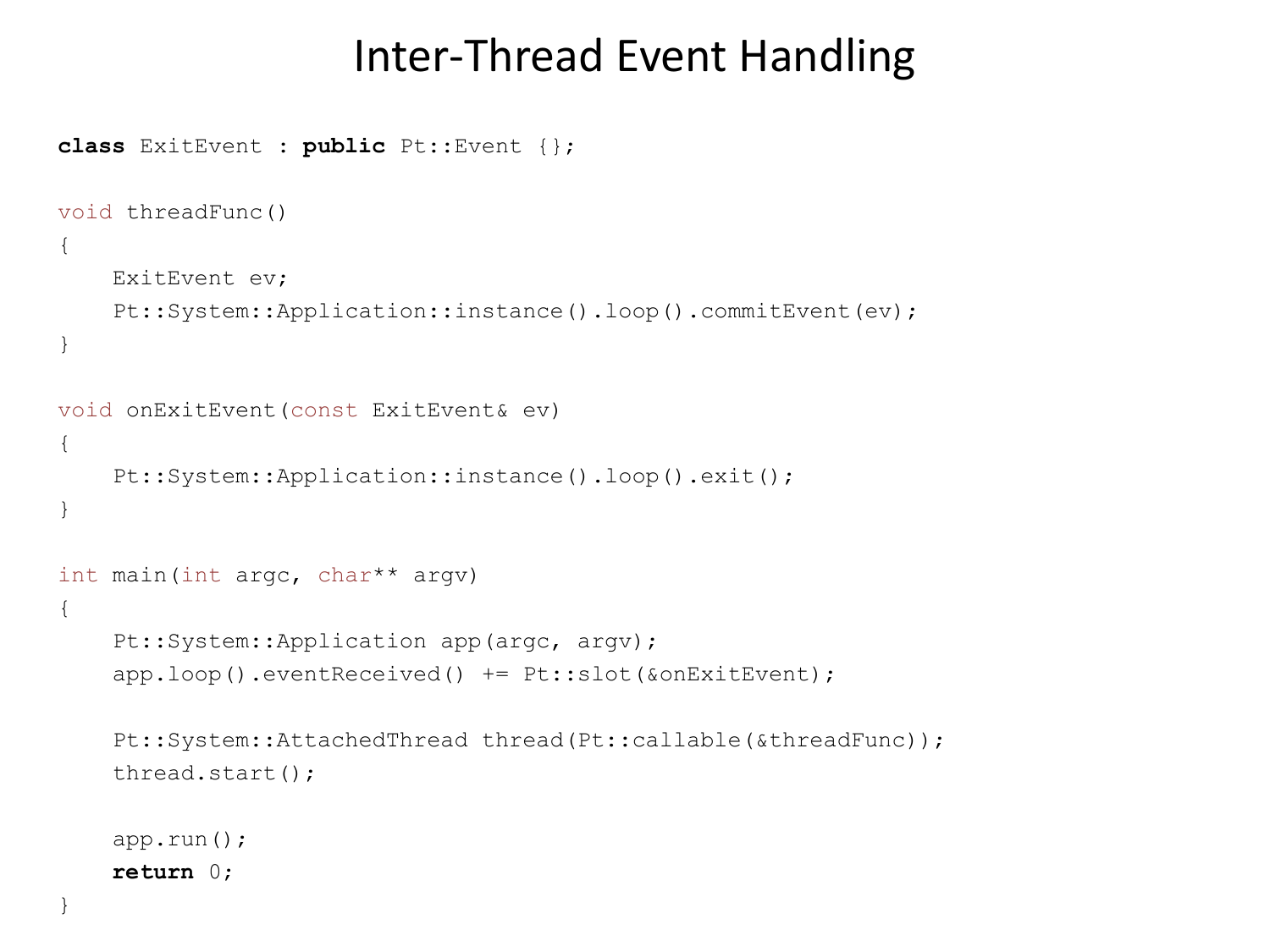## Inter-Thread Event Handling

- Threads communicate through the means of events and a thread-safe loop API
	- Use events to cross thread borders
	- commitEvent() puts event into queue and wakes up loop
	- queueEvent() only puts event into queue
	- wake() forces a loop iteration
	- exit() quits an event loop
- Signal dispatches events within a thread
	- No manual cast required.
	- Event type derived from signature: app.loop().eventReceived() += Pt::slot(&onExitEvent);
- Ideal: Per-Thread event loop
	- Performance: one active thread per CPU
	- Performance: much better locality of reference
	- Performance: within a thread we don't need to lock (example: allocators)

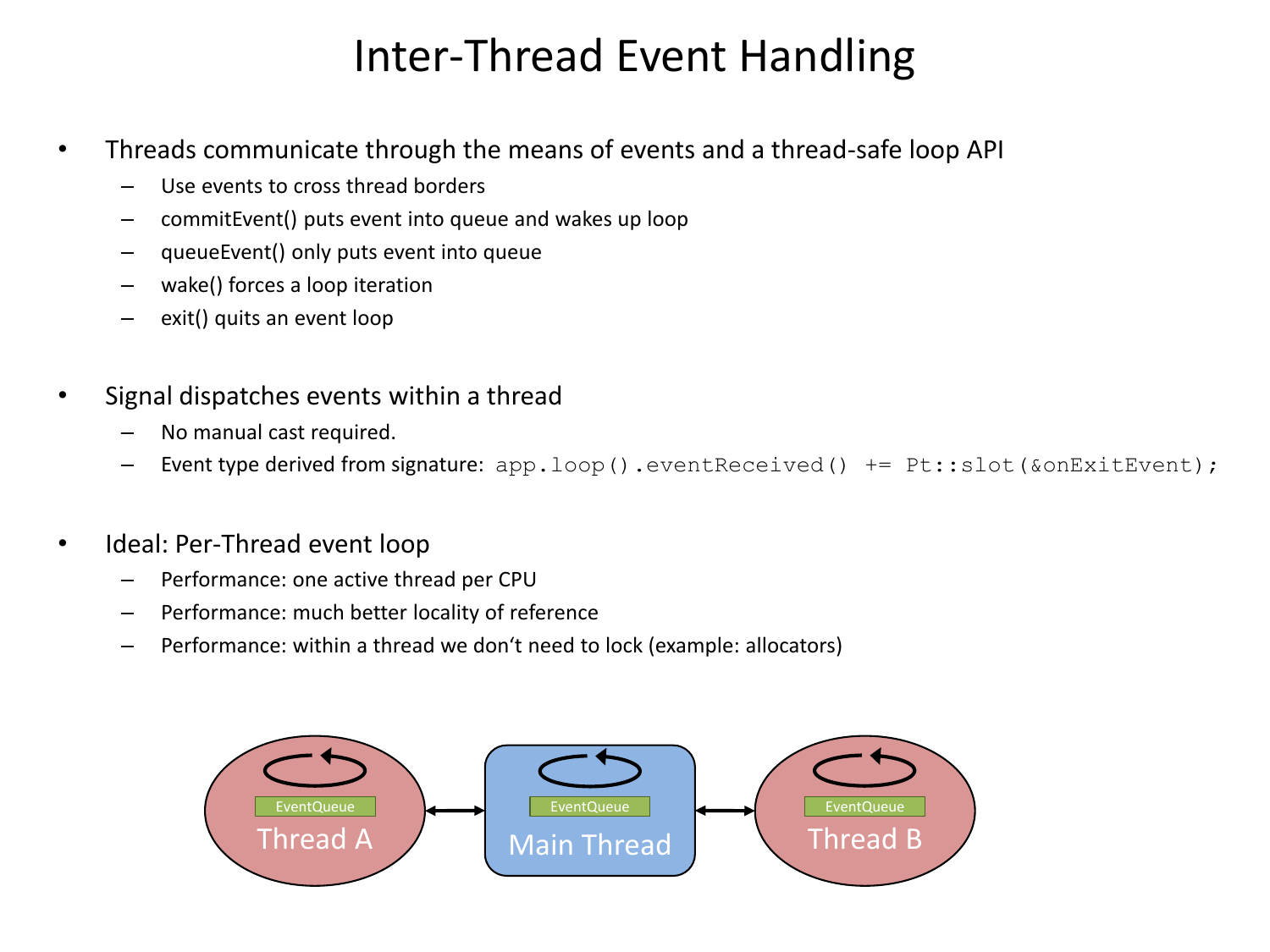## The Big Picture

- Combination of asynchronous I/O, Events and Timers
	- Reliably stoppable service threads
	- Reduce total number of required threads
	- Less locking
	- Clear separation of responsibility



*One ring to rule them all, one ring to find them, One ring to bring them all and in the darkness bind them*

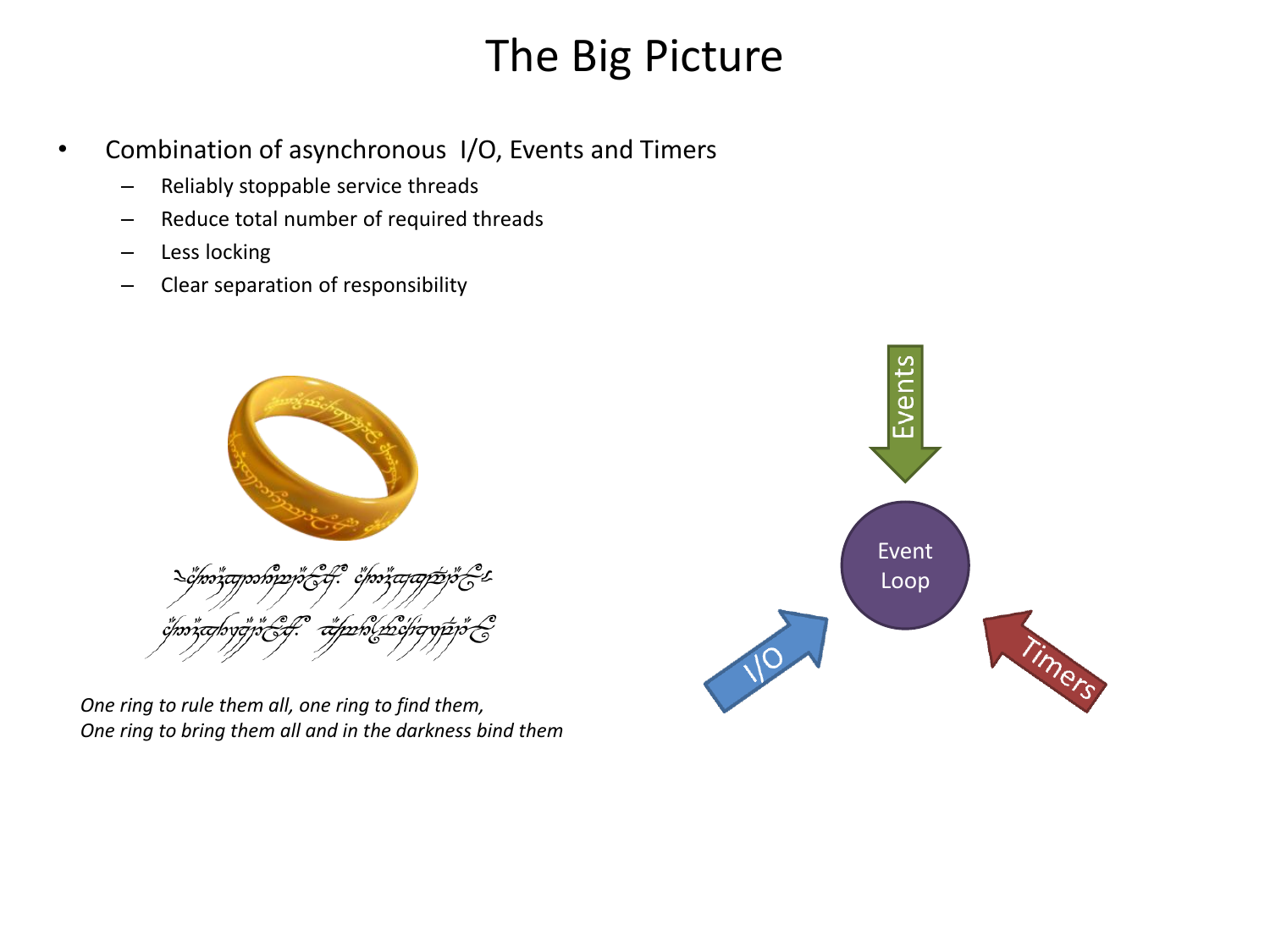## Implementation Hints

DWORD **WaitForMultipleObjects**(DWORD nCount, const HANDLE\* lpHandles, BOOL bWaitAll, DWORD dwMilliseconds );

- Register I/O handles (IODevice) as fd set (non-blocking) or HANDLE (overlapped)
- Begin-notify-end can handle level and edge triggering
- Register windows event or pipe handle to wake up if events need to be processed
- Suspend timeout is interval to next timer in timer queue

```
int select(int nfds, 
             fd_set *readfds, 
             fd_set *writefds, 
             fd_set *exceptfds, 
             struct timeval *timeout);
```
Works also for:

- NSRunLoop / CFRunLoop
- QNX Photon
- Epoll
- Poll
- Kqueue/knotify
- POSIX AIO
- Symbian ActiveObjects/ActiveScheduler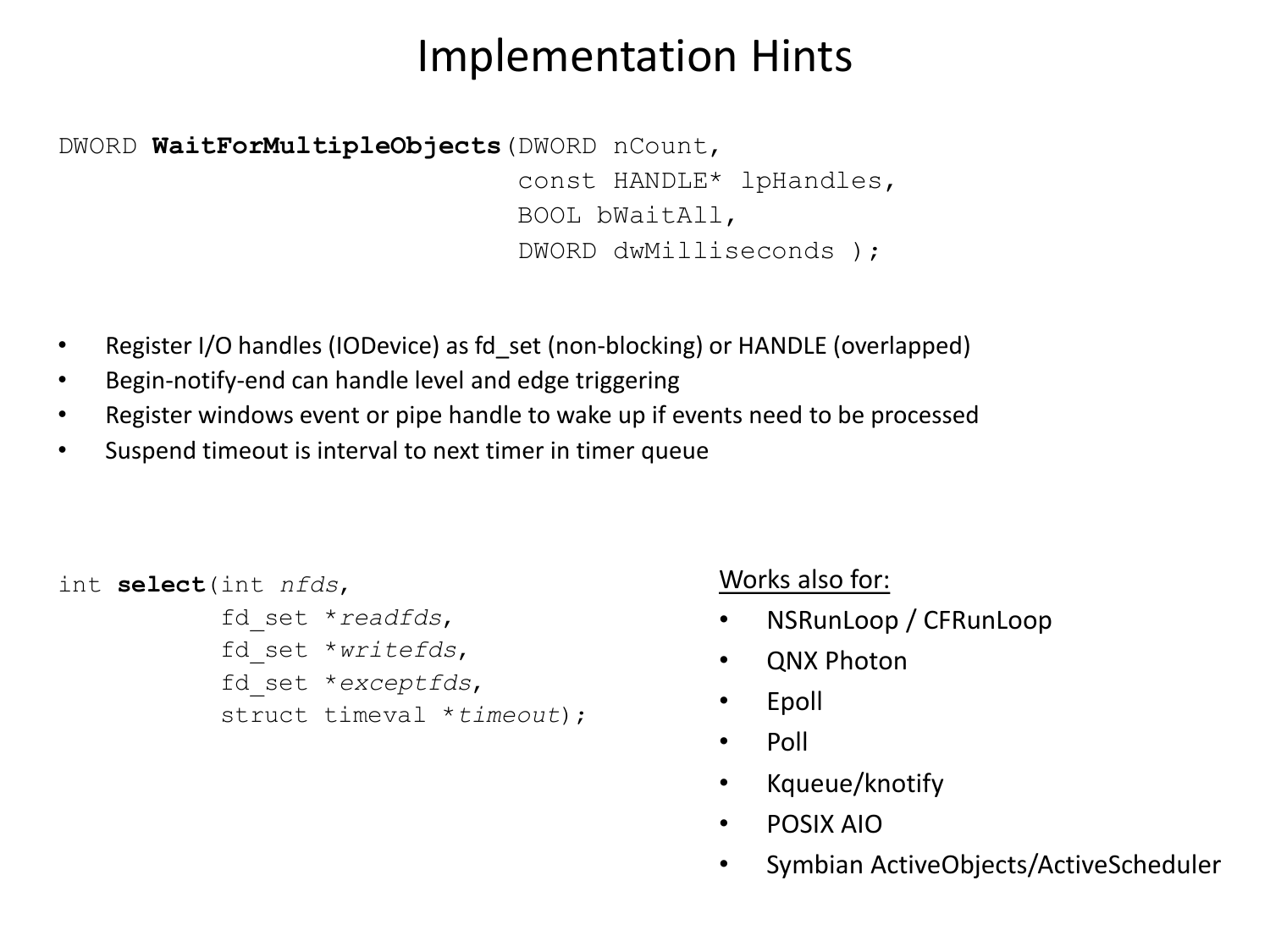## Remote Procedure Calls

- Client Server Communication
	- Client serializes arguments and sends data to server
	- Server deserializes arguments and calls local procedure
	- Server serializes return value and sends data to client
	- Client deserializes return value
- Key issues are network I/O and serialization

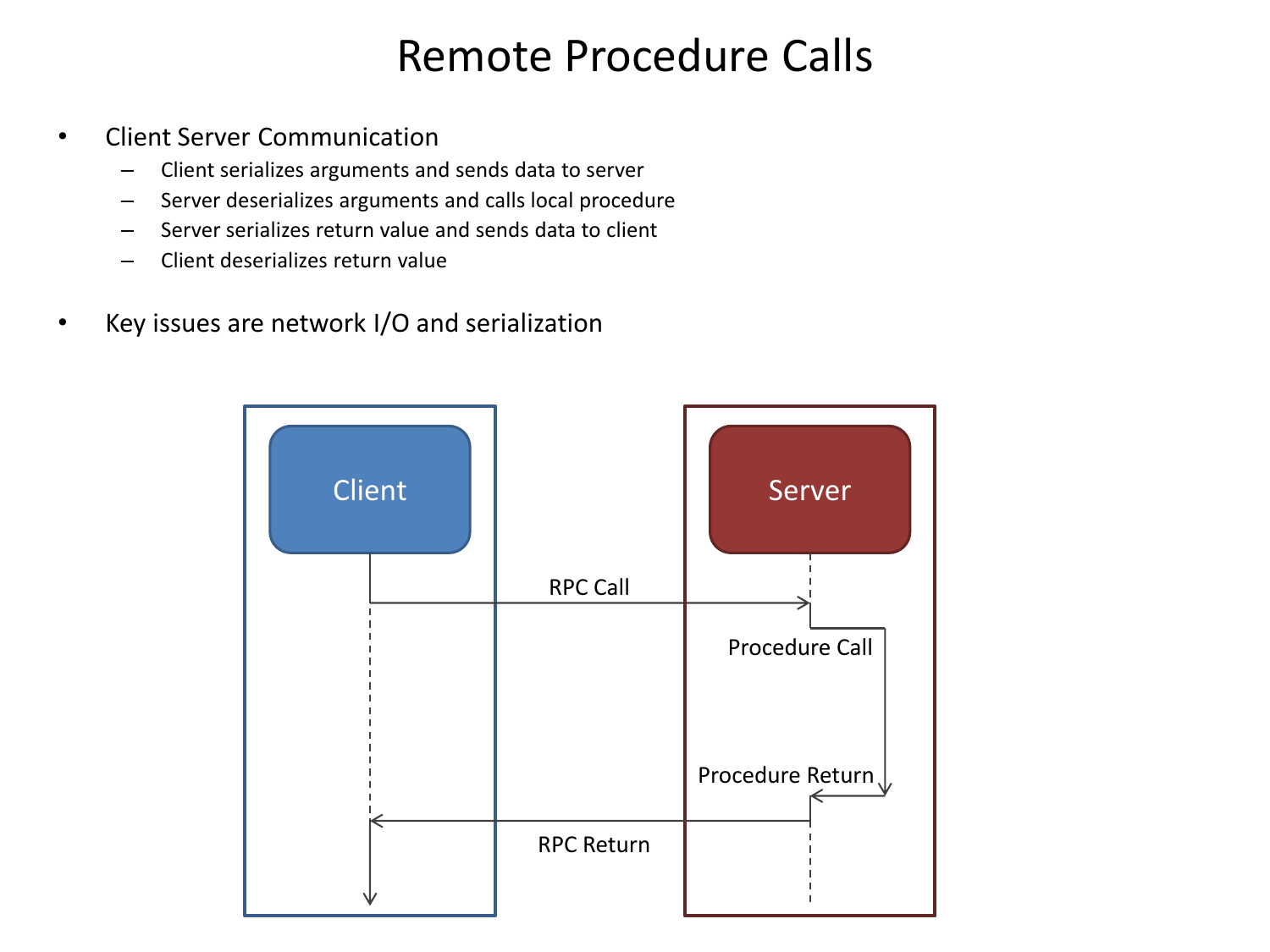#### Reliable XML-RPC Clients

```
void onMultiply(const Pt::XmlRpc::Result<int>& result)
{
     try
 {
        int r = result.get();
        std::cout << "result: " << r << std::endl;
 }
     catch(const Pt::XmlRpc::Fault& fault)
 {
        std::cerr << fault.what() << std::endl;
 }
     catch(const Pt::System::IOError& e)
 {
         std::cerr << e.what() << std::endl;
 }
}
int main(int argc, char** argv)
{
    Pt::System::MainLoop loop;
     Pt::Net::Endpoint ep("127.0.0.1", 4000);
     Pt::XmlRpc::HttpClient client(loop, ep, "/calc");
    Pt::XmlRpc::RemoteProcedure<int, int, int> multiply(client, "multiply");
     multiply.finished() += Pt::slot(&onMultiply);
     multiply.begin(6, 7);
     loop.run();
     return 0;
```
}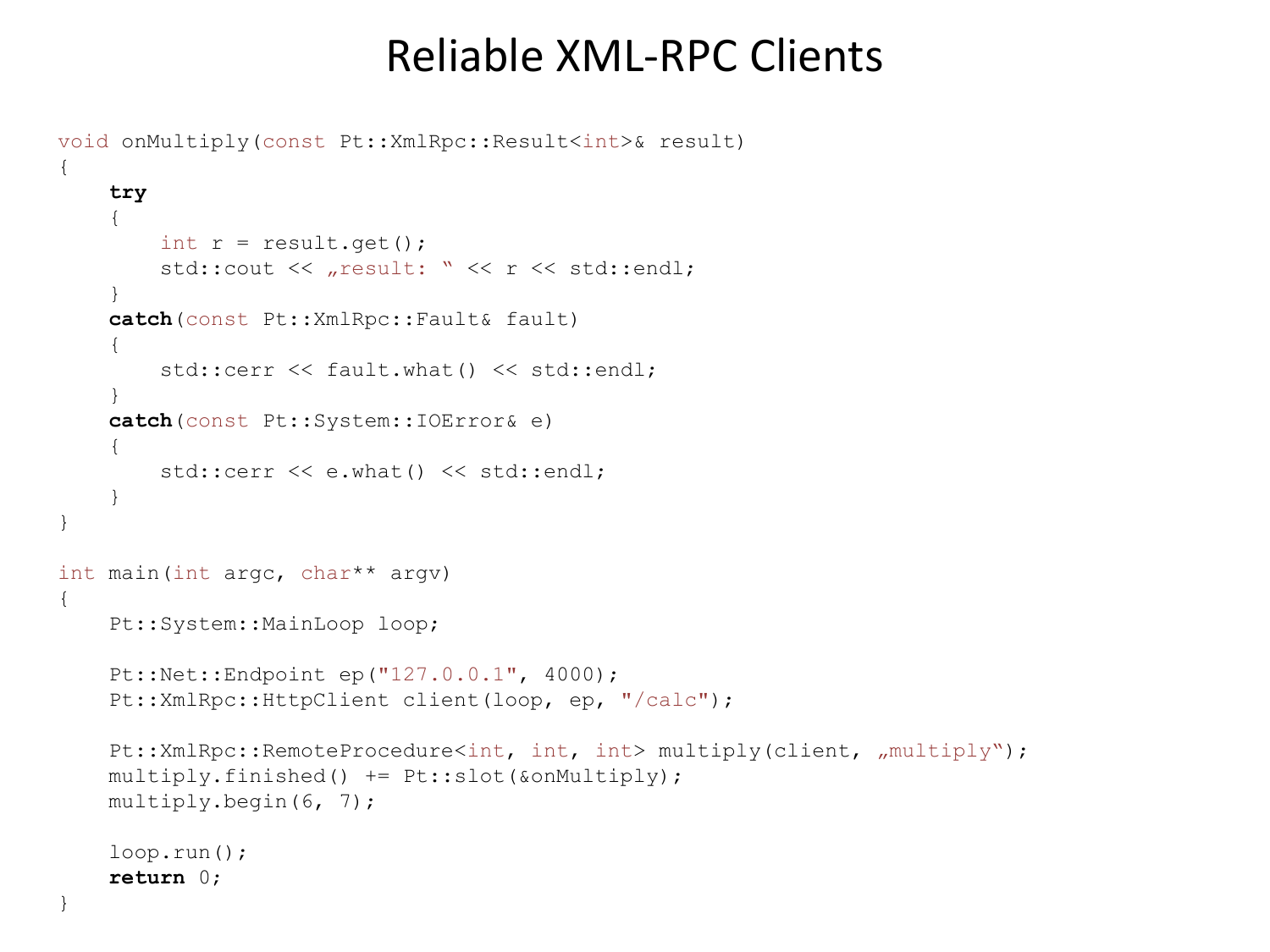#### Reliable XML-RPC Services

```
int multiply(int a, int b)
{
     if( ckeckOverrun(a, b) )
        throw Pt::XmlRpc::Fault("integer overrun", 40);
     return a * b;
}
int add(int a, int b)
{
     if( ckeckOverrun(a, b) )
        throw Pt::XmlRpc::Fault("integer overrun", 40);
     return a + b;
}
int main(int argc, char** argv)
{
    Pt::System::MainLoop loop;
     Pt::XmlRpc::ServiceDefinition def;
    service.registerProcedure("multiply", &multiply);
    service.registerProcedure("add", &add);
    Pt::XmlRpc::HttpService service(def);
     Pt::Http::Server server(loop, "127.0.0.1", 4000);
    Pt::Http::MapUrl mapUrl("/calc", service);
     server.addServlet(mapUrl);
     loop.run();
     return 0;
}
```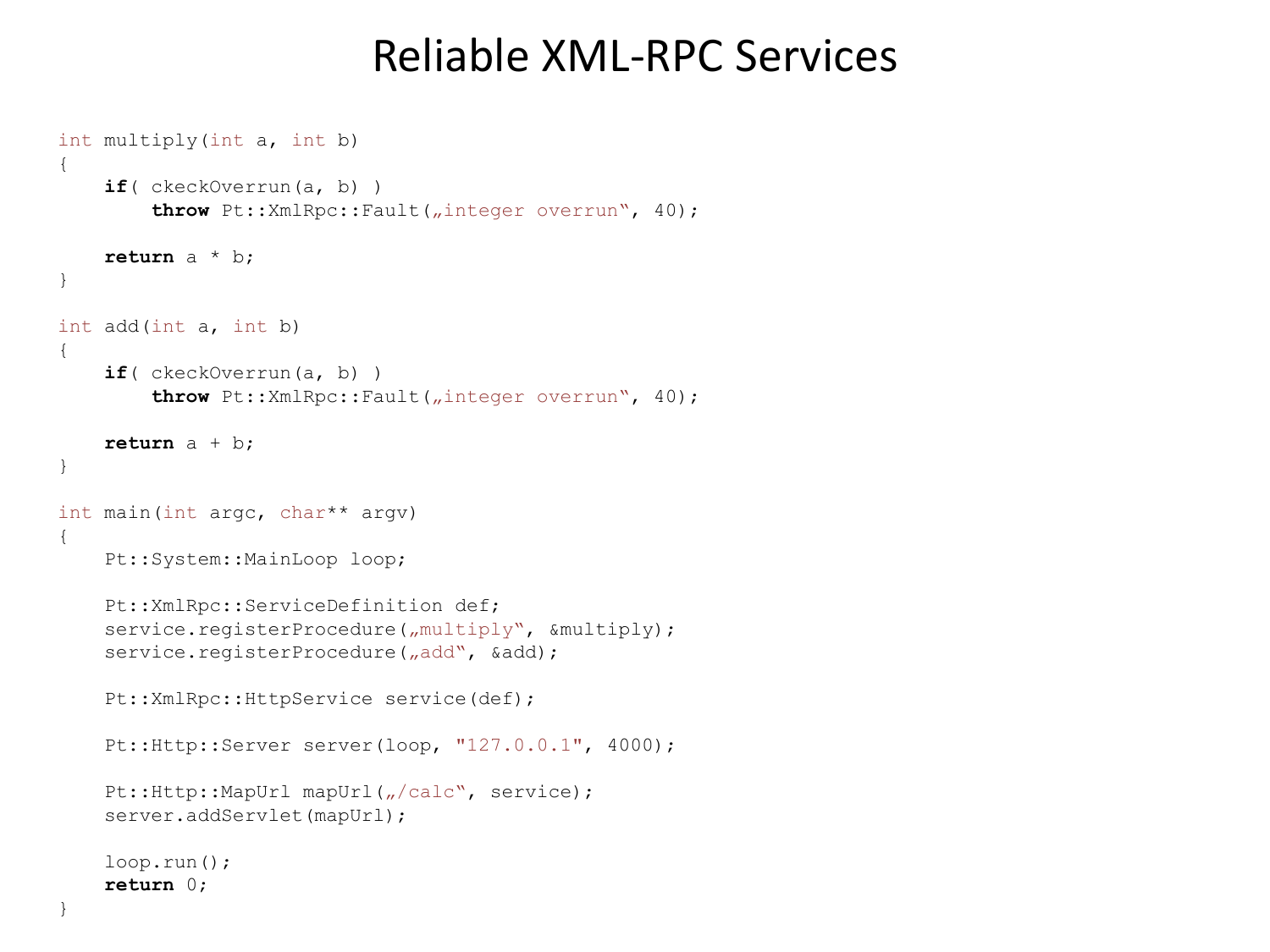## Reliable XML-RPC Clients and Services (1)

- Maps to function or method call
	- Almost like calling a local function
	- Begin-notify-end pattern with function object
	- Can export any class as a service
	- Can register normal existing functions as service prodecures
	- We can throw on service side and catch on client side !!!
- Fully non-blocking API available
	- Many remote calls from one thread
	- No need for synchronisation
	- No need for extra thread, mix with timers, events and other I/O
	- Cancel and immediate stop possible
- Does not need WSDL or IDL etc…
	- Wait a minute! What about complex objects as parameters?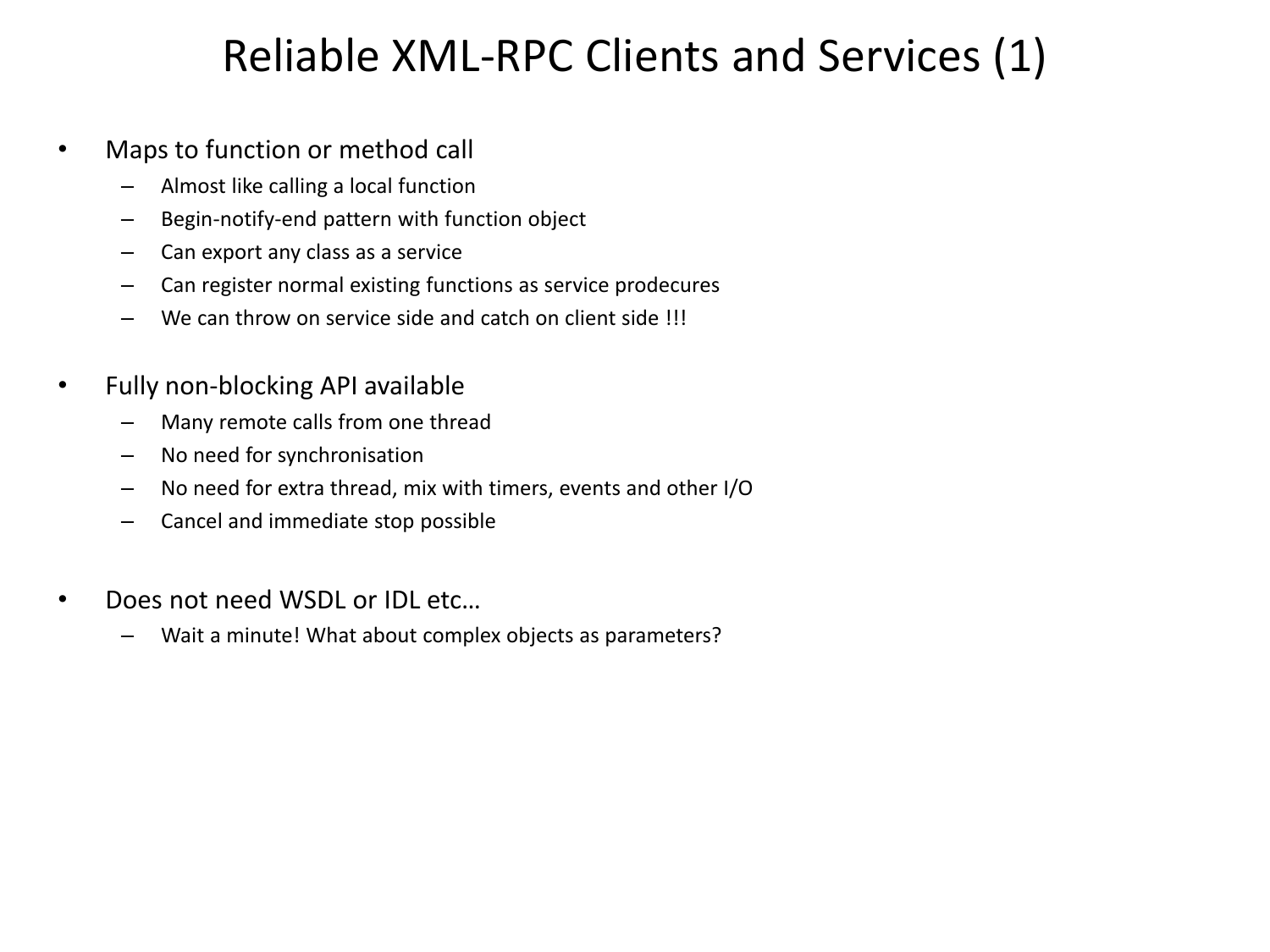## Reliable XML-RPC Clients and Services (2)

• But I want this:

Pt::XmlRpc::RemoteProcedure<PositionInfo> getPosition("getPosition");

- Does not compile until framwork knows how to serialize PositionInfo
	- Only need to implement two operators
- Not Good: serializers as generated code according to some description language
	- Complicates build process, need to edit generated code
	- Generated code is often limited in various ways
	- Locked into an alien type system
- What Pt does instead: generic serialization to support **any** kind of RPC
	- Compile time saftety
	- Requires only C++ language features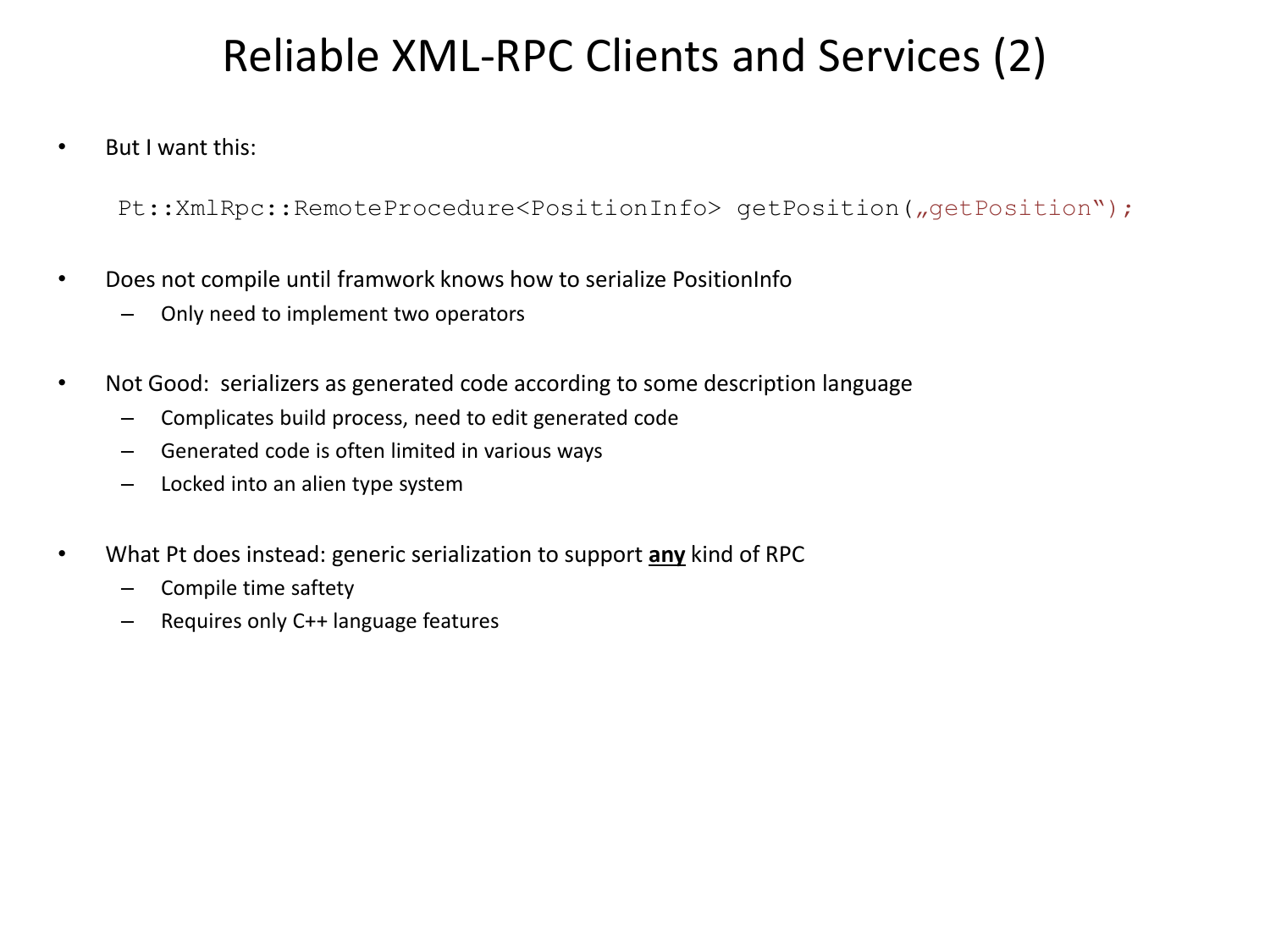#### Reliable XML-RPC Clients and Services (3)

```
class PositionInfo
{
   friend void operator>>=(const Pt::SerializationInfo& si, PositionInfo& p);
   friend void operator<<=(Pt::SerializationInfo& si, const PositionInfo& p);
   public:
```

```
 PositionInfo()
: x(0), y(0) {}
```
#### **private**:

};

```
Pt::uint32 t x;
Pt::uint32 t y;
```

```
void operator>>=(const Pt::SerializationInfo& si, PositionInfo& p)
{
  si.getMember(_{\nu}x") >>= p. x;
  si.getMember(y'') >>= p. y;
}
```

```
void operator<<=(Pt::SerializationInfo& si, const PositionInfo& p)
{
  si.setTypeName("PositionInfo");
  si.addMember(_{n}x") <<= p. x;
  si.addMember('y") <<= p. y;
}
```